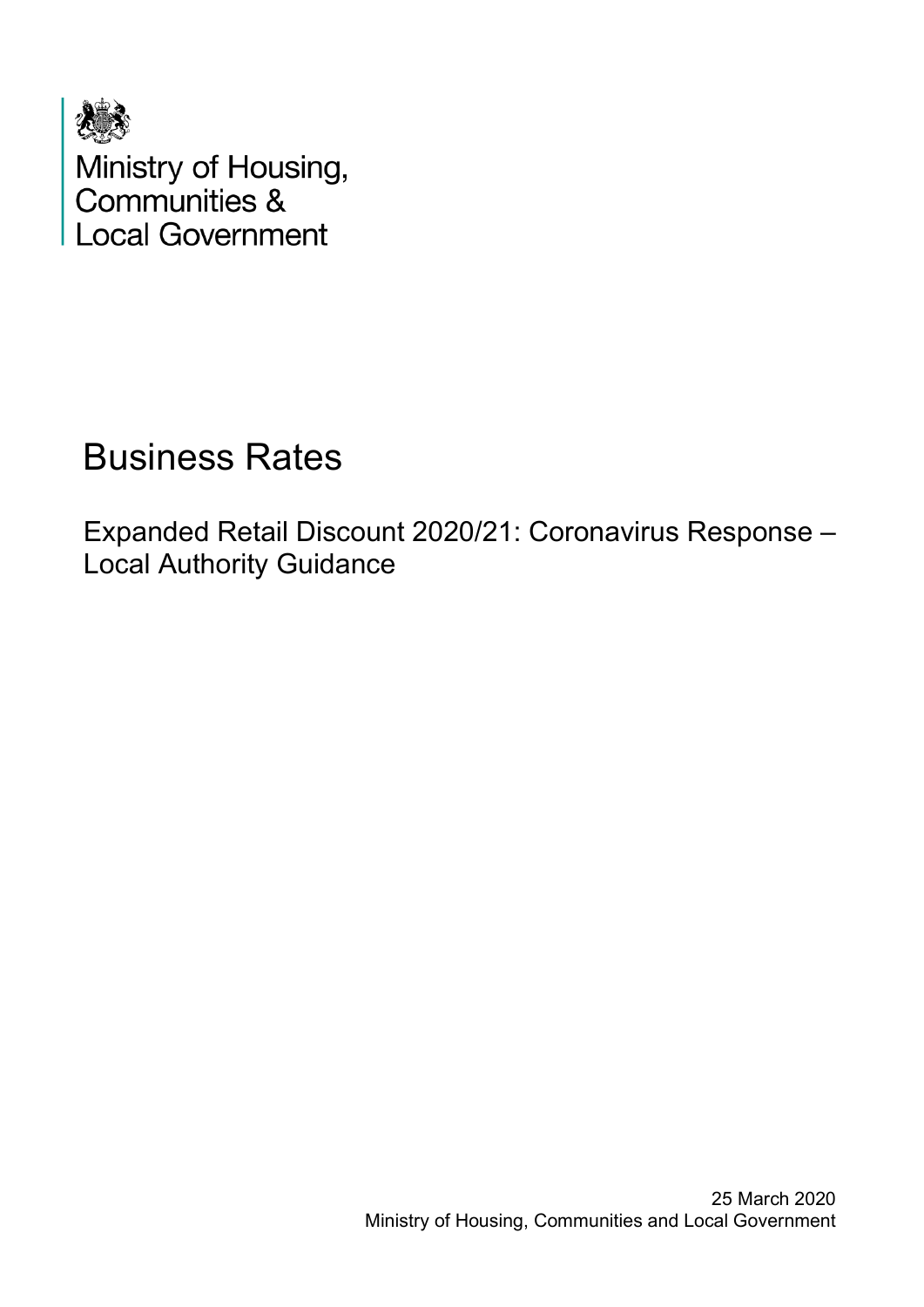

*© Crown copyright, March 2020*

*Copyright in the typographical arrangement rests with the Crown.*

You may re-use this information (not including logos) free of charge in any format or medium, under the terms of the Open Government Licence. To view this licence visit http://www.nationalarchives.gov.uk/doc/open-government-licence/version/3/

This document/publication is also available on our website at www.gov.uk/mhclg

If you have any enquiries regarding this document/publication, complete the form at http://forms.communities.gov.uk/ or write to us at:

Ministry of Housing, Communities and Local Government Fry Building 2 Marsham Street London SW1P 4DF Telephone: 030 3444 0000

For all our latest news and updates follow us on Twitter: https://twitter.com/mhclg

25 March 2020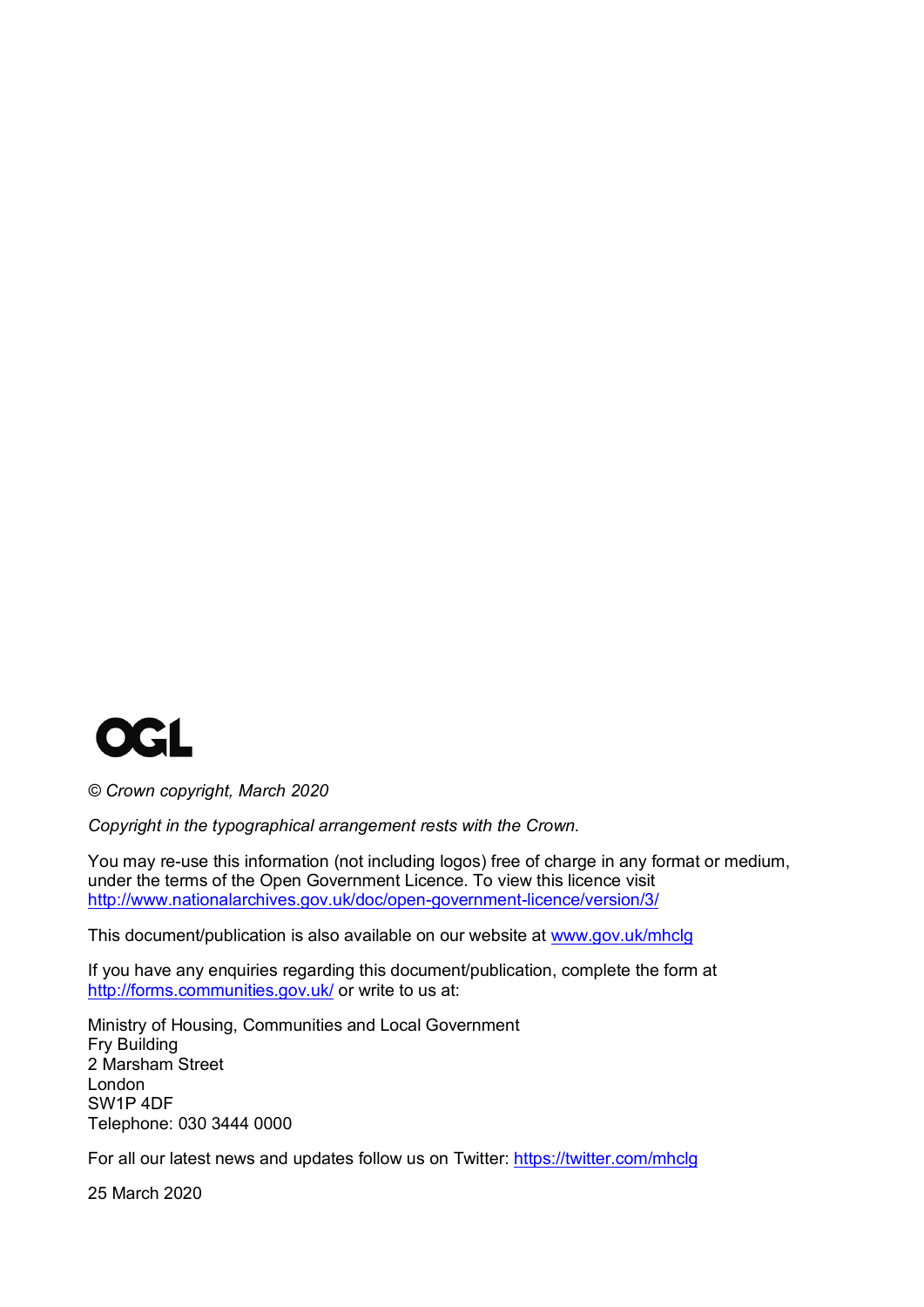# **Contents**

| About this guidance<br><b>Introduction</b>             | 4<br>4          |
|--------------------------------------------------------|-----------------|
|                                                        |                 |
| How will the relief be provided?                       | $\overline{4}$  |
| Which properties will benefit from relief?             | $5\phantom{.0}$ |
| State Aid                                              | 9               |
| Splits, mergers, and changes to existing hereditaments | 9               |
| Annex A: Calculation examples for 2020/21              | 10              |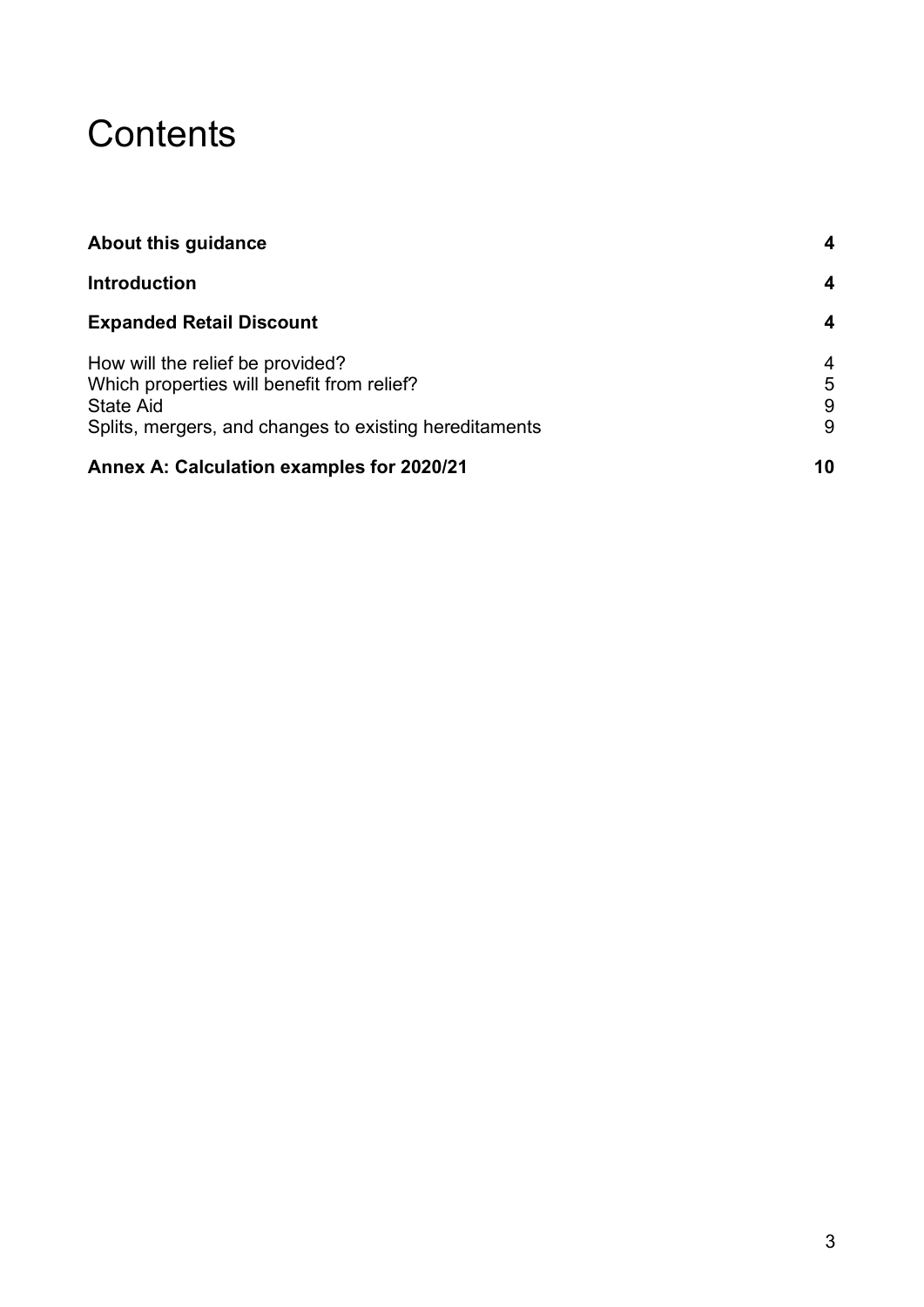# About this guidance

- 1. This guidance is intended to support local authorities in administering the business rates expanded retail discount announced first in a Written Ministerial Statement on 27 January 2020 and expanded in the Budget on 11 March. This guidance applies to England only.
- 2. This guidance sets out the criteria which central government considers for this purpose to be eligible for the Expanded Retail Discount. The guidance does not replace existing legislation.
- 3. Enquiries on this measure should be addressed to: ndr@communities.gov.uk

# Introduction

- 4. The Government announced in the Budget on 29 October 2018 that it would provide a Business Rates Retail Discount, to apply in the years 2019/20 and 2020/21. In response to the coronavirus pandemic, in the Budget on 11 March the Government announced that it would increase the discount to 100% and extend it to include the leisure and hospitality sectors. Following the announcement on 23 March 2020 of further measures to limit the spread of coronavirus, the Government confirmed that some of the exclusions for this relief have been removed, so that retail, leisure, and hospitality properties that will have had to close as a result of the restriction measures will now be eligible for the relief.
- 5. This relief will apply to occupied retail, leisure and hospitality properties in the year 2020/21. There will be no rateable value limit on the relief.
- 6. This document provides guidance to authorities about the operation and delivery of the policy.

# Expanded Retail Discount

# **How will the relief be provided?**

7. As this is a measure for 2020/21 only, the Government is not changing the legislation relating to the reliefs available to properties. Instead the Government will, in line with the eligibility criteria set out in this guidance, reimburse local authorities that use their discretionary relief powers under section 47 of the Local Government Finance Act 1988 (as amended), to grant relief. It will be for individual local billing authorities to adopt a local scheme and determine in each individual case when, having regard to this guidance, to grant relief under section 47. Central government will fully reimburse local authorities for the local share of the discretionary relief (using a grant under section 31 of the Local Government Act 2003).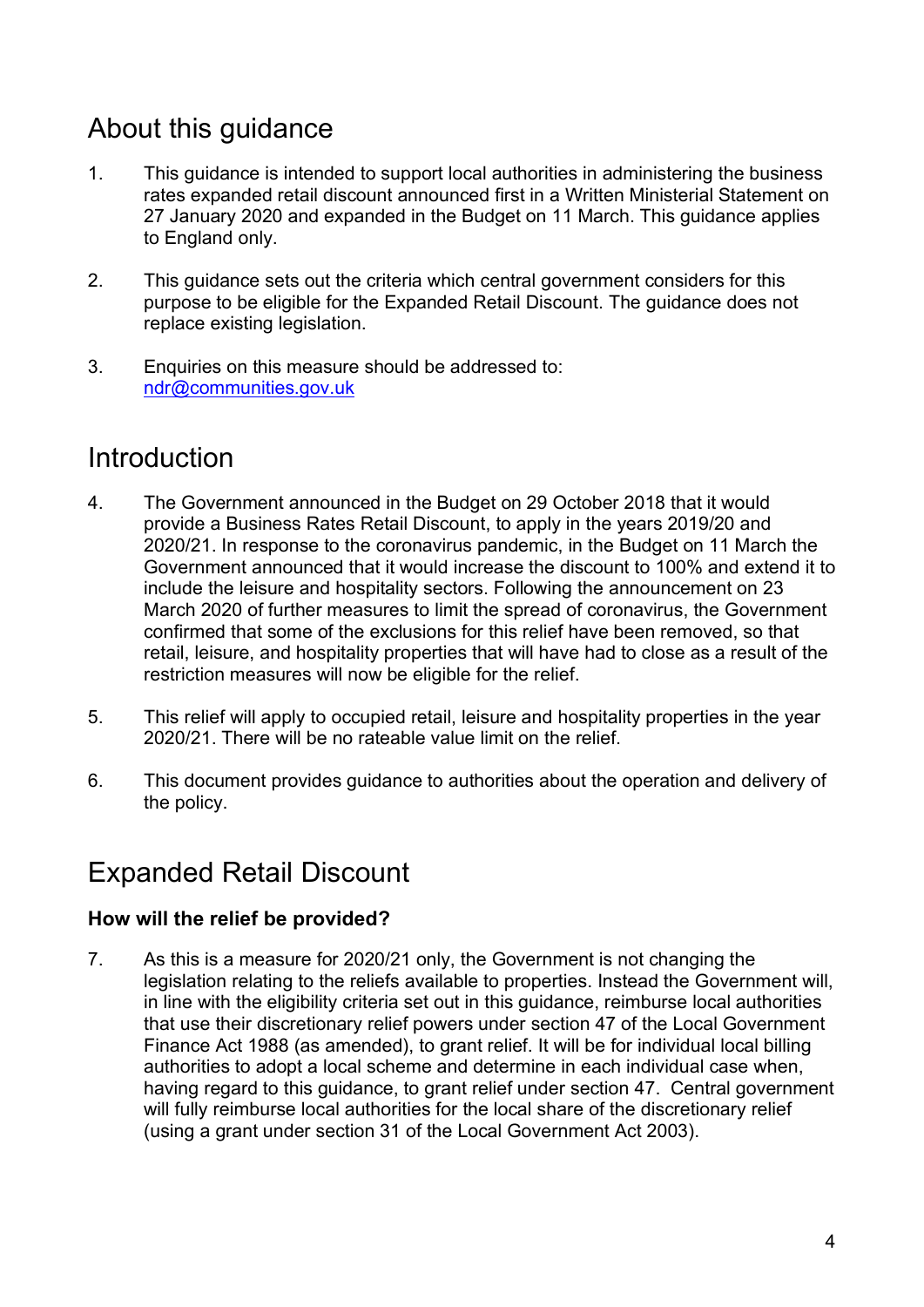- 8. Central government will reimburse billing authorities and major precepting authorities for the actual cost to them under the rates retention scheme of the relief that falls within the definitions in this guidance. Local authorities will have completed their NNDR1 for 2020/21 already. Therefore, billing authorities will be asked to provide a further and separate estimate of their likely total cost for providing the 100% extended relief in 2020/21. The Government will provide payments to authorities to cover the local share, as per the usual process.
- 9. Local authorities will also be asked to provide outturn data on the actual total cost for providing the relief, as per the usual process, via the National Non-Domestic Rate 3 (NNDR3) forms for 2020/21. Any required reconciliations will then be conducted at these points.1

# **Which properties will benefit from relief?**

- 10. Properties that will benefit from the relief will be occupied hereditaments that are wholly or mainly being used:
	- a. as shops, restaurants, cafes, drinking establishments, cinemas and live music venues,
	- b. for assembly and leisure; or
	- c. as hotels, guest & boarding premises and self-catering accommodation.
- 11. We consider shops, restaurants, cafes, drinking establishments, cinemas and live music venues to mean:
	- **i. Hereditaments that are being used for the sale of goods to visiting members of the public:**
		- − Shops (such as: florists, bakers, butchers, grocers, greengrocers, jewellers, stationers, off licences, chemists, newsagents, hardware stores, supermarkets, etc)
		- − Charity shops
		- − Opticians
		- − Post offices
		- − Furnishing shops/ display rooms (such as: carpet shops, double glazing, garage doors)
		- − Car/caravan show rooms
		- − Second-hand car lots
		- − Markets
		- − Petrol stations
		- − Garden centres
		- − Art galleries (where art is for sale/hire)

<sup>&</sup>lt;sup>1</sup> As required in the NNDR3 quidance notes, the former categories of discretionary relief prior to the Localism Act (i.e. charitable/CASC/rural etc. top up and not for profit) should be applied first in the sequence of discretionary reliefs and, therefore, before the retail discount.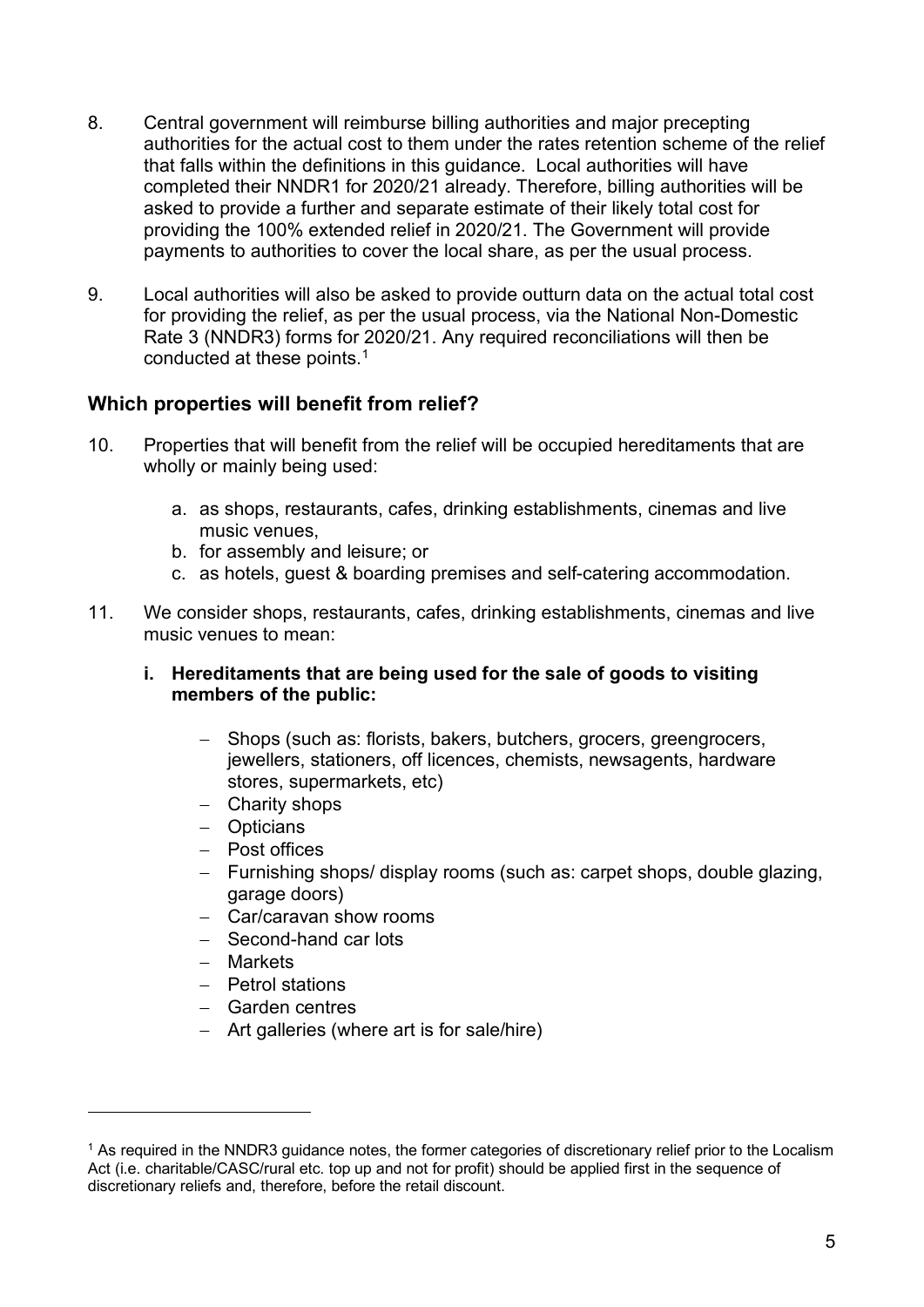## **ii. Hereditaments that are being used for the provision of the following services to visiting members of the public:**

- − Hair and beauty services (such as: hairdressers, nail bars, beauty salons, tanning shops, etc)
- − Shoe repairs/key cutting
- − Travel agents
- − Ticket offices e.g. for theatre
- − Dry cleaners
- − Launderettes
- − PC/TV/domestic appliance repair
- − Funeral directors
- − Photo processing
- − Tool hire
- − Car hire
- − Employment agencies
- − Estate agents and letting agents
- − Betting shops

## **iii. Hereditaments that are being used for the sale of food and/or drink to visiting members of the public:**

- − Restaurants
- − Takeaways
- − Sandwich shops
- − Coffee shops
- − Pubs
- − Bars

## **iv. Hereditaments which are being used as cinemas**

## **v. Hereditaments that are being used as live music venues:**

- − Live music venues are hereditaments wholly or mainly used for the performance of live music for the purpose of entertaining an audience. Hereditaments cannot be considered a live music venue for the purpose of business rates relief where a venue is wholly or mainly used as a nightclub or a theatre, for the purposes of the Town and Country Planning (Use Classes) Order 1987 (as amended).
- − Hereditaments can be a live music venue even if used for other activities, but only if those other activities (i) are merely ancillary or incidental to the performance of live music (e.g. the sale/supply of alcohol to audience members) or (ii) do not affect the fact that the primary activity for the premises is the performance of live music (e.g. because those other activities are insufficiently regular or frequent, such as a polling station or a fortnightly community event).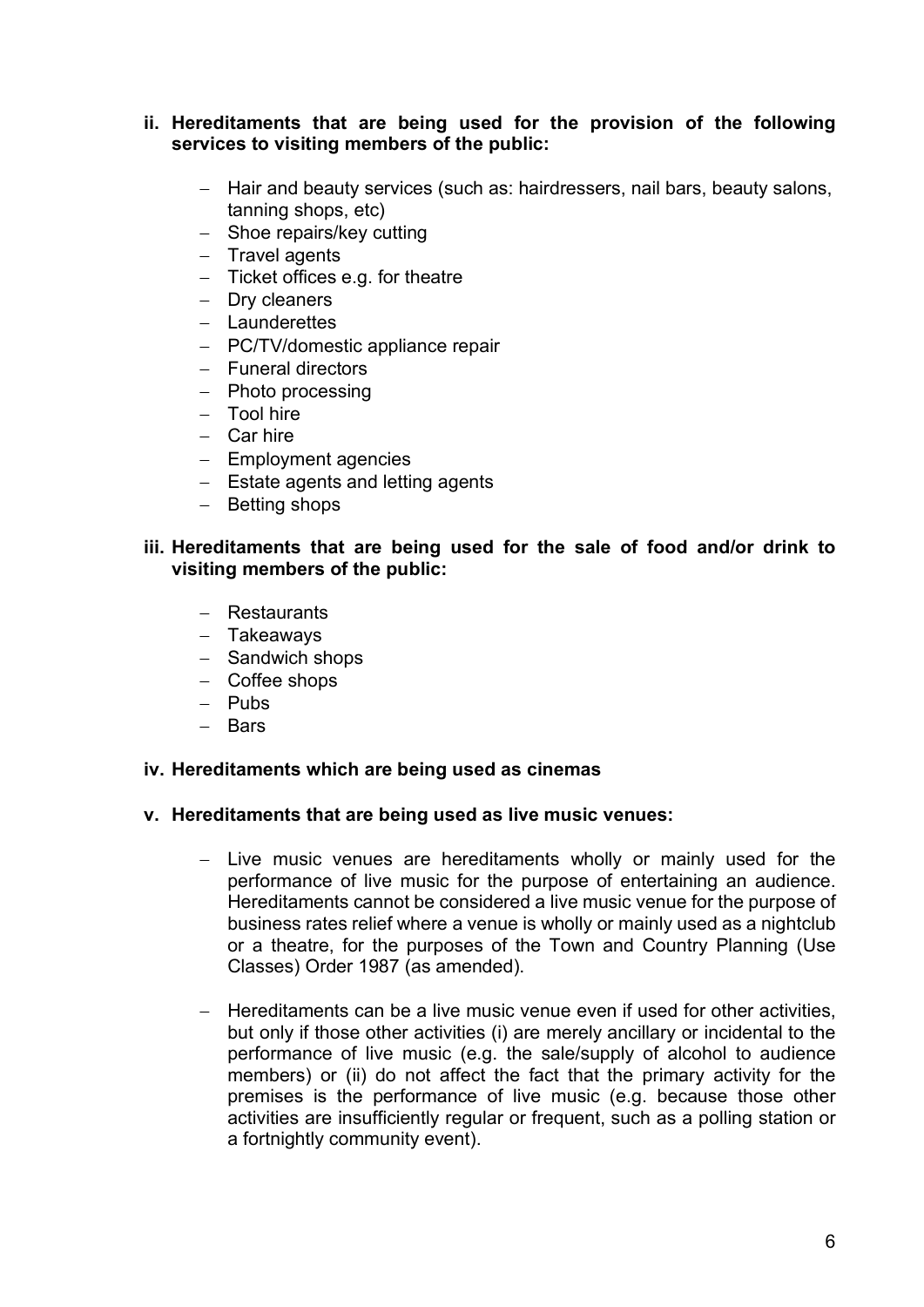- − There may be circumstances in which it is difficult to tell whether an activity is a performance of live music or, instead, the playing of recorded music. Although we would expect this would be clear in most circumstances, guidance on this may be found in Chapter 16 of the statutory guidance issued in April 2018 under section 182 of the Licensing Act 2003.<sup>2</sup>
- 12. We consider assembly and leisure to mean:
	- **i. Hereditaments that are being used for the provision of sport, leisure and facilities to visiting members of the public (including for the viewing of such activities).**
		- − Sports grounds and clubs
		- − Museums and art galleries
		- − Nightclubs
		- − Sport and leisure facilities
		- − Stately homes and historic houses
		- − Theatres
		- − Tourist attractions
		- − Gyms
		- − Wellness centres, spas, massage parlours
		- − Casinos, gambling clubs and bingo halls

# **ii. Hereditaments that are being used for the assembly of visiting members of the public.**

- − Public halls
- − Clubhouses, clubs and institutions
- 13. We consider hotels, guest & boarding premises and self-catering accommodation to mean:

## **i. Hereditaments where the non-domestic part is being used for the provision of living accommodation as a business:**

- − Hotels, Guest and Boarding Houses
- − Holiday homes
- − Caravan parks and sites
- 14. To qualify for the relief the hereditament should be wholly or mainly being used for the above qualifying purposes. In a similar way to other reliefs (such as charity relief), this is a test on use rather than occupation. Therefore, hereditaments which are occupied but not wholly or mainly used for the qualifying purpose will not qualify for the relief. For the avoidance of doubt, hereditaments which have closed

<sup>2</sup> The statutory guidance can be accessed here: https://www.gov.uk/government/publications/explanatorymemorandum-revised-guidance-issued-under-s-182-of-licensing-act-2003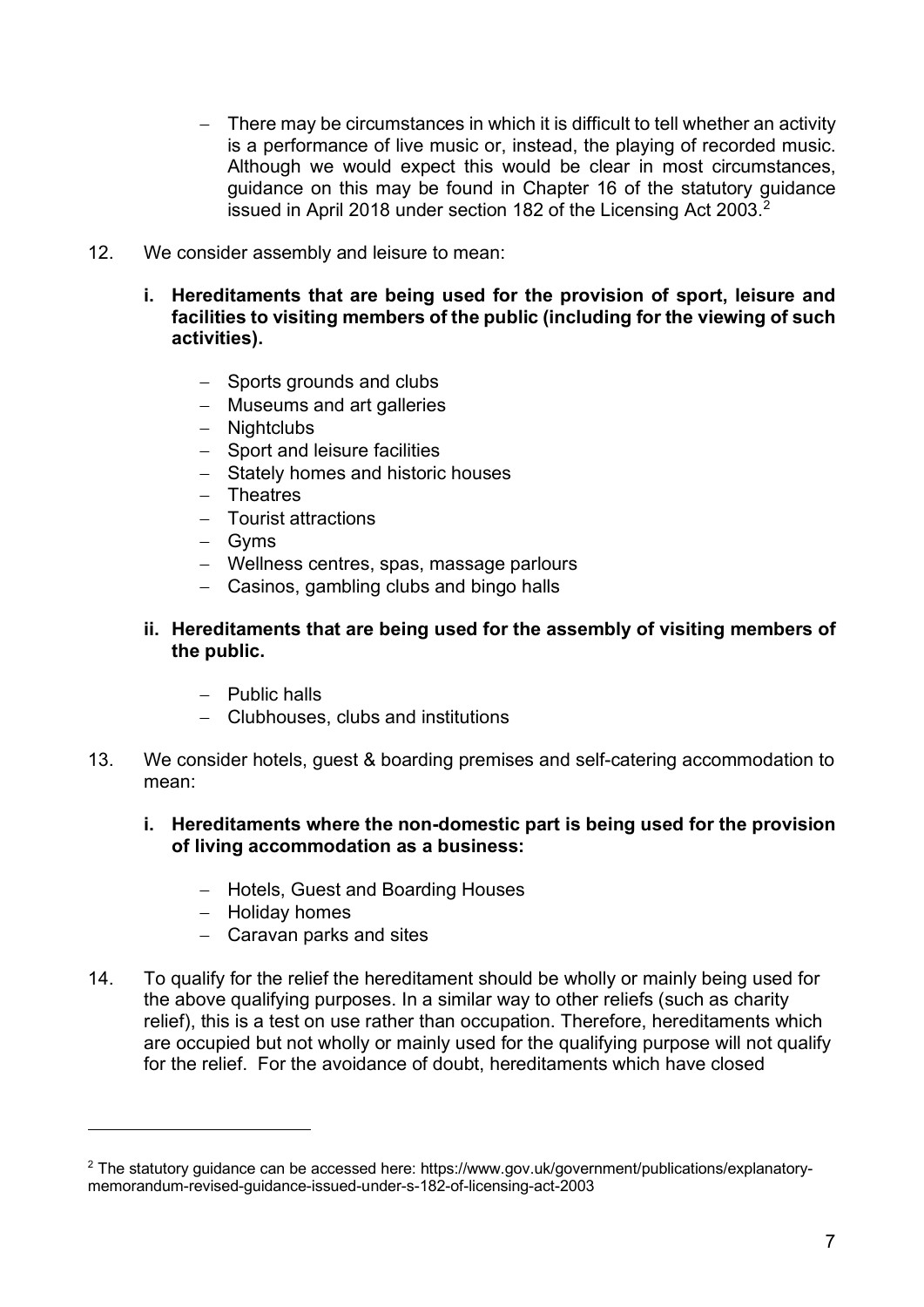temporarily due to the government's advice on COVID19 should be treated as occupied for the purposes of this relief.

- 15. The list set out above is not intended to be exhaustive as it would be impossible to list the many and varied uses that exist within the qualifying purposes. There will also be mixed uses. However, it is intended to be a guide for authorities as to the types of uses that the Government considers for this purpose to be eligible for relief. Authorities should determine for themselves whether particular properties not listed are broadly similar in nature to those above and, if so, to consider them eligible for the relief. Conversely, properties that are not broadly similar in nature to those listed above should not be eligible for the relief.
- 16. The list below sets out the types of uses that the Government does not consider to be an eligible use for the purpose of this relief. Again, it is for local authorities to determine for themselves whether particular properties are broadly similar in nature to those below and, if so, to consider them not eligible for the relief under their local scheme.
	- **i. Hereditaments that are being used for the provision of the following services to visiting members of the public**
		- − Financial services (e.g. banks, building societies, cash points, bureaux de change, short-term loan providers)
		- − Medical services (e.g. vets, dentists, doctors, osteopaths, chiropractors)
		- − Professional services (e.g. solicitors, accountants, insurance agents/ financial advisers)
		- − Post office sorting offices

# **ii. Hereditaments that are not reasonably accessible to visiting members of the public**

17. In line with the legal restrictions in section 47(8A) of the Local Government Finance Act 1988, billing authorities may not grant the discount to themselves, a precepting authority, or a functional body, within the meaning of the Greater London Authority Act 1999.

# **How much relief will be available?**

18. The total amount of government-funded relief available for each property for 2020/21 under this scheme is 100% of the bill, after mandatory reliefs and, other discretionary reliefs funded by section 31 grants have been applied, excluding those where local authorities have used their wider discretionary relief powers introduced by the Localism Act which are not funded by section 31 grants.<sup>3</sup>

<sup>&</sup>lt;sup>3</sup> As required in the NNDR3 guidance notes, the former categories of discretionary relief prior to the localism act (i.e. charitable/CASC/rural etc. top up and not for profit) should be applied first in the sequence of discretionary reliefs and, therefore, before the retail discount.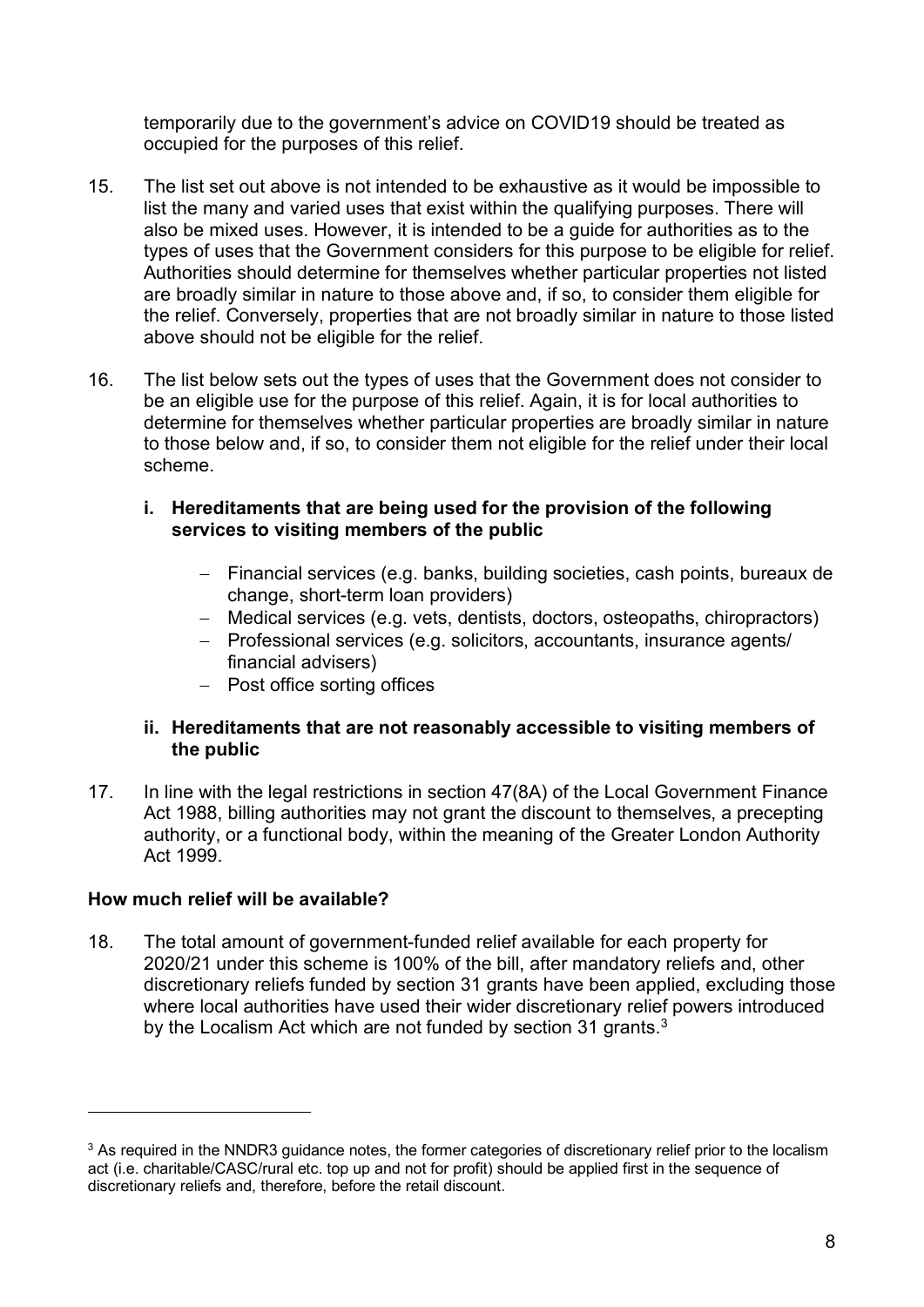19. The eligibility for the discount and the discount itself will be assessed and calculated on a daily basis. The following formula should be used to determine the amount of relief to be granted for a chargeable day for a particular hereditament in the financial year 2020/21:

Amount of relief to be granted  $= V$ , where

V is the daily charge for the hereditament for the chargeable day after the application of any mandatory relief and any other discretionary reliefs, excluding those where local authorities have used their discretionary relief powers introduced by the Localism Act which are not funded by section 31 grants. 4

- 20. This should be calculated ignoring any prior year adjustments in liabilities which fall to be liable on the day.
- 21. Ratepayers that occupy more than one property will be entitled to relief for each of their eligible properties.

# **State Aid**

- 22. Whilst the UK left the EU on 31 January 2020, the Withdrawal Agreement negotiated by the Government and the EU provides that during a transition period State aid rules will continue to apply as now and will be subject to control by the EU Commission as at present.
- 23. The Government has notified the EU of its intention to bring forward an immediate change to the UK's tax treatment of non-domestic property, in response to the ongoing Covid-19 emergency, and to seek clearance under Article 107(3)(b) of the Treaty on the Functioning of the European Union. Subject to this approval, the Expanded Retail Discount scheme will become a notified State aid. Authorities should prepare to award the discount ignoring de minimis limits and MHCLG will inform them of the outcome of the notification as soon as it is known.

# **Splits, mergers, and changes to existing hereditaments**

24. The discount should be applied on a day to day basis using the formula set out above. A new hereditament created as a result of a split or merger during the financial year, or where there is a change of use, should be considered afresh for the discount on that day.

<sup>&</sup>lt;sup>4</sup> As required in the NNDR3 quidance notes, the former categories of discretionary relief prior to the localism act (i.e. charitable/CASC/rural etc. top up and not for profit) should be applied first in the sequence of discretionary reliefs and, therefore, before the retail discount.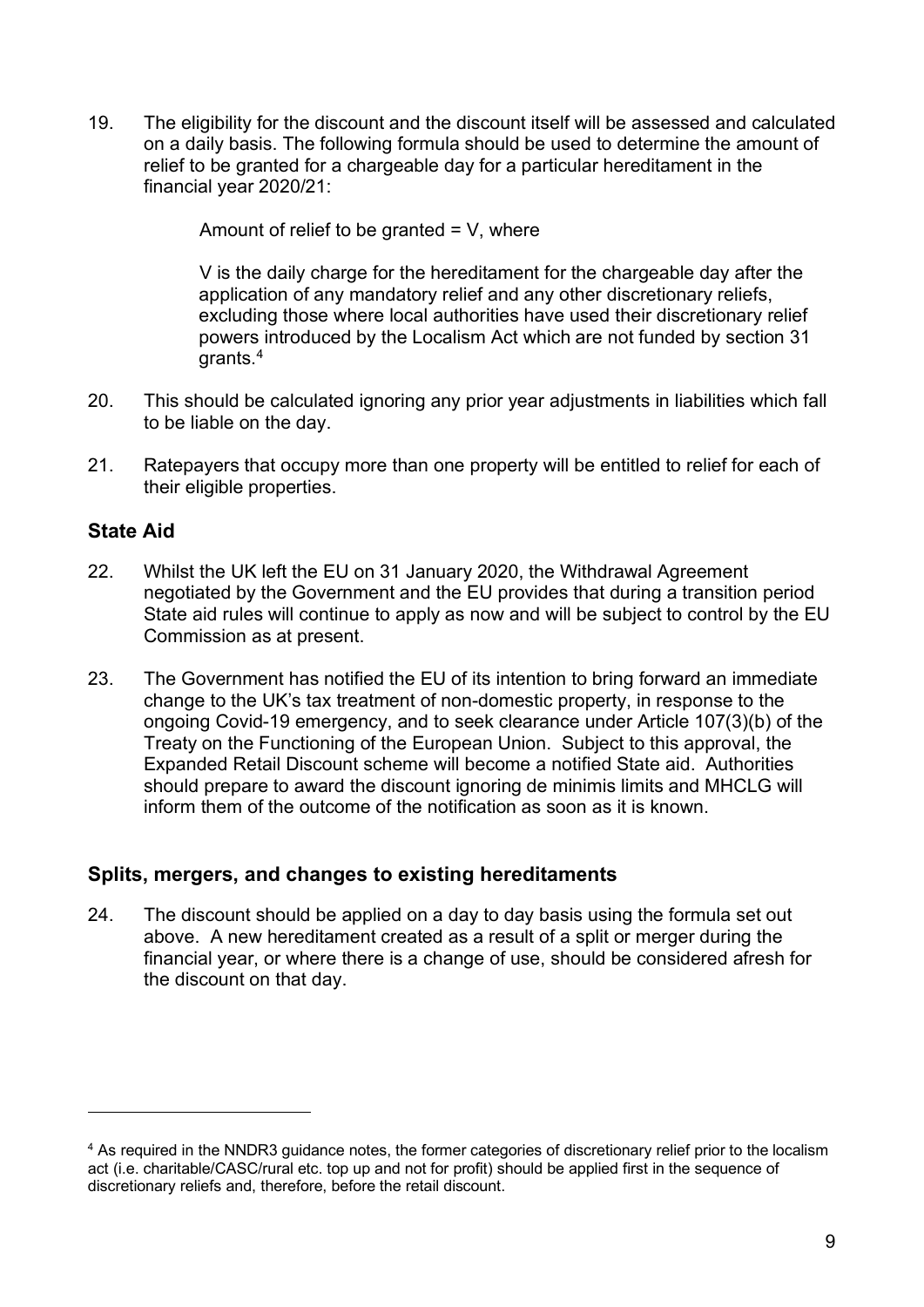# Annex A: Calculation examples for 2020/21

The Expanded Retail discount is always calculated after mandatory relief and other discretionary reliefs funded by section 31 grant. The multiplier used here is provisional.

# **Example 1: An occupied shop with a rateable value of £40,000**

| Gross rates (before any reliefs) = £40,000 x 0.499: | $= £19,960$  |
|-----------------------------------------------------|--------------|
| Expanded Retail Discount (100%):                    | $= -£19,960$ |
| Rates due (after Expanded Retail Discount):         | = £nil       |

## **Example 2: An occupied shop with a rateable value of £100,000**

| Gross rates (before any reliefs) = £100,000 x 0.512: | $=$ £51,200  |
|------------------------------------------------------|--------------|
| Expanded Retail Discount (100%):                     | $= -£51,200$ |
| Rates due (after Expanded Retail Discount):          | $=$ £nil     |

## **Example 3: An occupied charity shop with a rateable value of £40,000**

| Gross rates (before any reliefs) = £40,000 x $0.512$           | $=$ £20,480 |
|----------------------------------------------------------------|-------------|
| Net rates after charity relief:                                | $=$ £4,096  |
| Expanded Retail Discount (100%):                               | $= -£4.096$ |
| Rates due (after charity relief and Expanded Retail Discount): | = £nil      |

## **Example 4: An occupied shop with a rateable value of £13,500 eligible for Small Business Rate Relief (SBRR)**

| Gross rates (before any reliefs) = £13,500 x 0.499   | $= £6.737$  |
|------------------------------------------------------|-------------|
| Net rates after SBRR (50%):                          | $= £3,368$  |
| Expanded Retail Discount (100%):                     | $= -23.368$ |
| Rates due (after SBRR and Expanded Retail Discount): | = £nil      |

#### **Example 5: An occupied shop with a rateable value of £10,000 eligible for Small Business Rate Relief (SBRR)**

| Gross rates (before any reliefs) = £10,000 x 0.499                    | = £4,990 |
|-----------------------------------------------------------------------|----------|
| Net rates after SBRR (100%):                                          | = £nil   |
| Rates bill is nil and, therefore, no Expanded Retail Discount applies |          |

#### **Example 6: An occupied shop with a rateable value of £40,000 eligible for Transitional Relief (TR) and receiving Revaluation Discretionary Relief**

| Gross rates (before any reliefs) = £40,000 x 0.499                     | $=$ £19.960  |
|------------------------------------------------------------------------|--------------|
| Transitional Relief (say):                                             | $= -£1.500$  |
| Net rates after Transitional Relief:                                   | $= £18,460$  |
| Net rates after Revaluation Discretionary Relief (say):                | $=$ £15,460  |
| Expanded Retail Discount (100%):                                       | $= -215.460$ |
| Rates due (after TR, revaluation relief and Expanded Retail Discount): | $=$ £nil     |